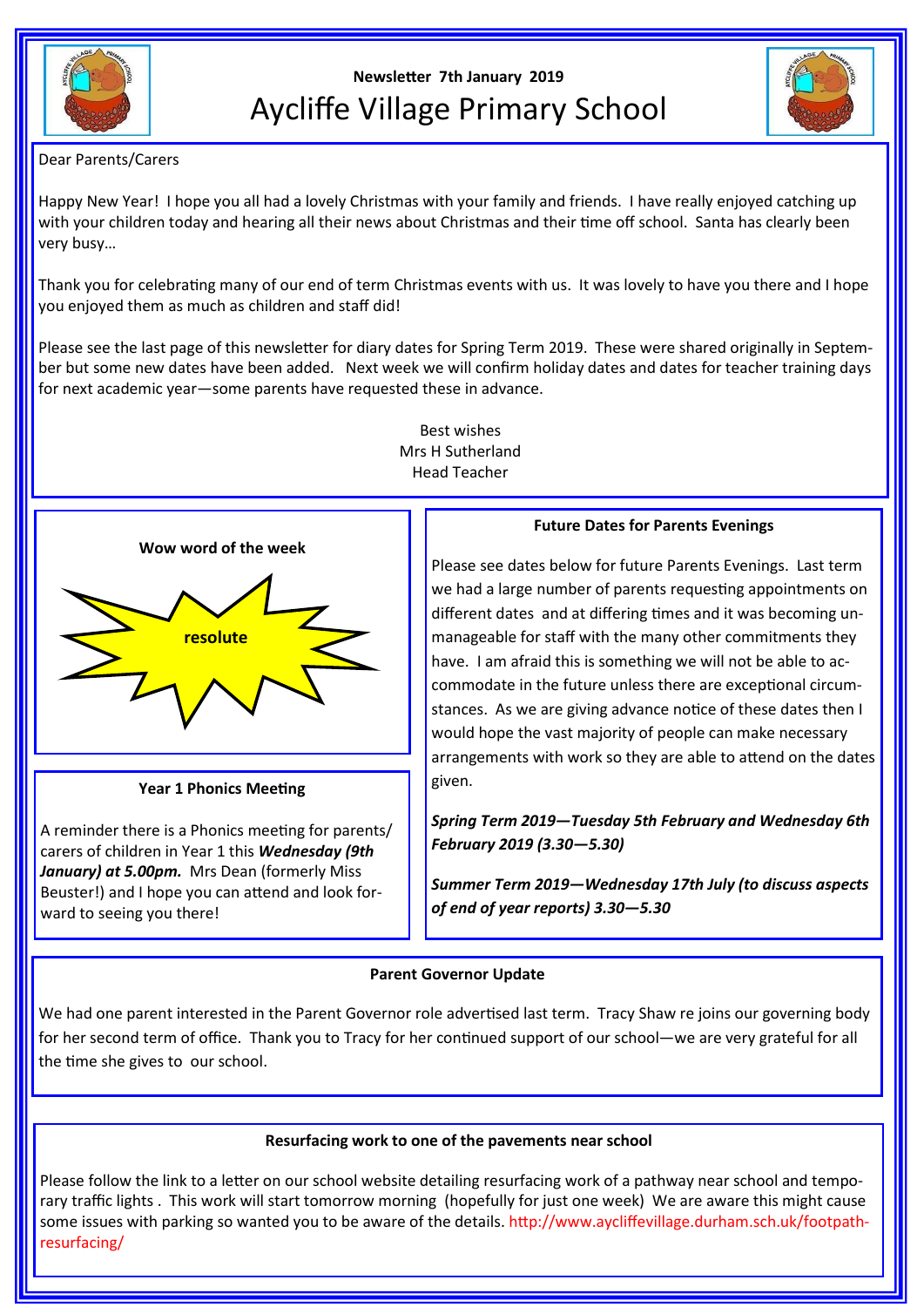## **After School Clubs for Spring Term 2019**

After School Clubs for Spring Term are as follows:

| Day       | Name of Club | Who can attend?                             | Who is leading the after school club?                        |
|-----------|--------------|---------------------------------------------|--------------------------------------------------------------|
| Wednesday | Football     | Children in Years 3, 4, 5 and 6             | Mr Hubbard (Sports Coach) and Mr Barr<br>(Sports Apprentice) |
| Thursday  | Dance        | Children in all year groups                 | Miss Louise (Dance Teacher)                                  |
| Friday    | Multi Sports | Children in Reception, Year 1<br>and Year 2 | Mr Hubbard (Sports Coach) and Mr Barr<br>(Sports Apprentice) |

All After School Clubs run from 3.15—4.15 and start next week (week beginning 14th January 2019) Children indicating an interest in clubs will bring letters home about these tomorrow. Clubs will be £3.00 a week and payments should be made via Parent Pay. Places are limited to 20 children per club so these will be allocated on a first come, first served basis.

#### **Attendance during Autumn Term 2018**

We had *61 children with 100% attendance last term*, and *113 children with attendance above our school target of 97%.* This is a great achievement and I would like to say thank you for helping with this. Clearly illness cannot be avoided, as I always point out to the children when we discuss the importance of good attendance at school, but I appreciate the efforts being made to avoid non-urgent medical appointments and holidays during school time.

A reminder that if you wish to take your child out of school this must be requested in advance and in writing. Please contact Mrs Dolan for a leave of absence form and be aware these absences will only be authorised for exceptional circumstances (in line with Local Authority and national guidance)

## **Attendance for the last week of Autumn Term 2018**

| <b>Willow Class</b>         | 98.8 |
|-----------------------------|------|
| <b>Horse Chestnut Class</b> | 96.3 |
| <b>Sycamore Class</b>       | 97.4 |
| <b>Lime Class</b>           | 96.2 |
| <b>Silver Birch Class</b>   | 93.2 |
| <b>Rowan Class</b>          | 96.7 |
| <b>Hawthorn Class</b>       | 96.9 |

Well done to Willow, Horse Chestnut, Sycamore, Lime, Rowan and Hawthorn who all achieved attendance above our minimum target level. Special "Well done" to Willow class for 98.8% attendance that was the best out of the whole school!

#### **PTA Meeting**

A reminder that the next meeting takes place this *Wednesday (9th January) from 6.00—7.00pm.* Please come and join us if you can—new members are always welcome!

#### **Dinner Money and Parent Pay**

We are aware there has been an issue with some payments for dinner money on Parent Pay. We are not sure why but some families had been charged for meals on dates during the Christmas holidays! Apologies for this. Mrs Dolan has sorted this all out so there should no longer be any issues.

#### **Reminder about school uniform**

A reminder that children should wear *plain, dark footwear* as part of our school uniform and not brightly coloured trainers. If there are any temporary reasons why this is an issue, please discuss this with your child's teacher so they are aware of this. Also, children are asked not to wear large or sparkly hair accessories - our school policy is that these are considered as fashion items and causes distractions to learning and competition and jealousy amongst pupils. Thank you for your support with this—our high expectations for school uniform reflect our high expectations for every aspect of your child's school experience.